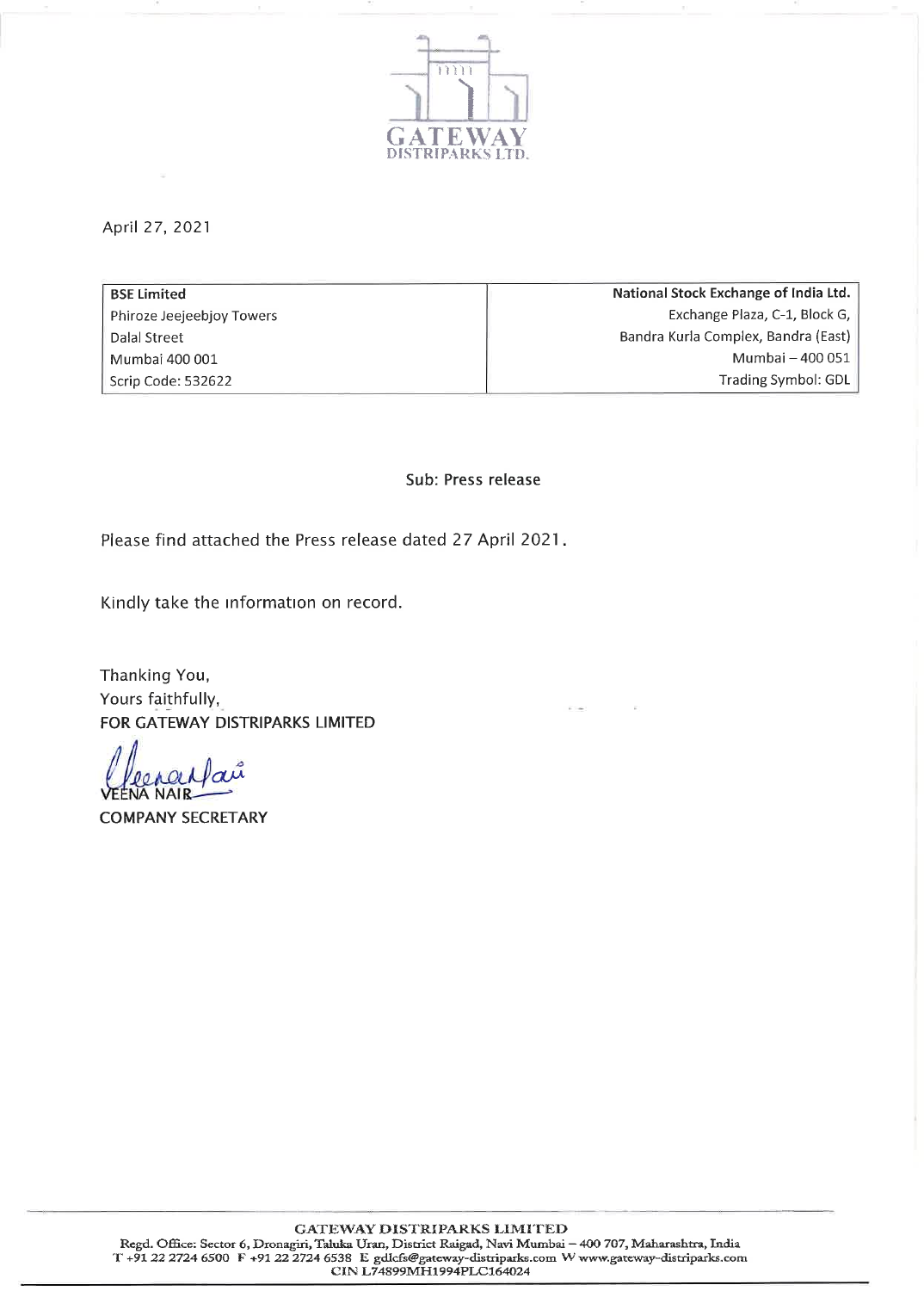**Press Release For Immediate** 

**Release**



## **Strong recovery in throughput and realization. Q4 YoY Profit after tax up 299%**

- $\checkmark$  Rail Container business recorded highest ever monthly throughput of 26,426 TEUs in March '21
- $\checkmark$  Q4 Consolidated EBITDA up 41% YoY from Rs. 69.5 crores to Rs. 98.1 crores
- $\checkmark$  Q4 Consolidated PAT up 299% from 11.7 crores to 46.6 crores
- $\checkmark$  Net debt reduced by Rs. 237 Crores in FY21 to Rs. 444 Crores
- $\checkmark$  Board of Directors approved Interim Dividend of Rs. 5 per share

**Mumbai/Delhi, April 27th, 2021:** Gateway Distriparks Limited (GDL) a leading integrated inter-modal logistics facilitator in India today announced its audited financial results for the quarter and Financial year ended March 31st, 2021.

### **Consolidated Financials for Q4 and FY 2020-21:**

| <b>Particulars (Rs. Crs)</b> | <b>Q4FY21</b> | <b>Q4FY20</b> | QoQ<br>Growth | <b>FY21</b> | <b>FY20</b> | YoY<br>Growth |
|------------------------------|---------------|---------------|---------------|-------------|-------------|---------------|
|                              |               |               |               |             |             | $-9.1%$       |
| <b>Total Income</b>          | 353.11        | 304.18        | 16.1%         | 1190.68     | 1309.56     |               |
| <b>EBIDTA</b>                | 98.14         | 69.53         | 41.1%         | 324.34      | 331.13 @@   | $-2.1%$       |
| <b>EBIDTA Margin</b>         | 27.8%         | 22.9%         |               | 27.2%       | 25.3%       |               |
| <b>PAT</b>                   | 46.60         | 11.69         | 298.6%        | 94.68       | 103.78      | $-8.8%$       |
| <b>PAT Margin</b>            | 13.2%         | 3.8%          |               | 7.9%        | 7.9%        |               |

**\* Note: Includes SEIS income Rs. 52.80 Cr.**

### **Key Operational Highlights:**

### **FY 21 vs FY 20:**

|                      | <b>Throughput (TEUs)</b> |             |          | <b>Revenues (Rs. Crs)</b> |             |          | <b>EBITDA/ TEU (Rs./TEU)</b> |             |       |
|----------------------|--------------------------|-------------|----------|---------------------------|-------------|----------|------------------------------|-------------|-------|
| <b>Particulars</b>   | <b>FY21</b>              | <b>FY20</b> | YoY%     | <b>FY21</b>               | <b>FY20</b> | YoY%     | <b>FY21</b>                  | <b>FY20</b> | YoY%  |
| <b>Rail Business</b> | 248,504                  | 257,030     | $-3.3%$  | 815.90                    | 868.65      | $-6.1%$  | 8.913                        | 7.299       | 22.1% |
| <b>CFS Business</b>  | 320,012                  | 395.152     | $-19.0%$ | 363.45                    | 423.36      | $-14.1%$ | 3,156                        | 3.464       | -8.9% |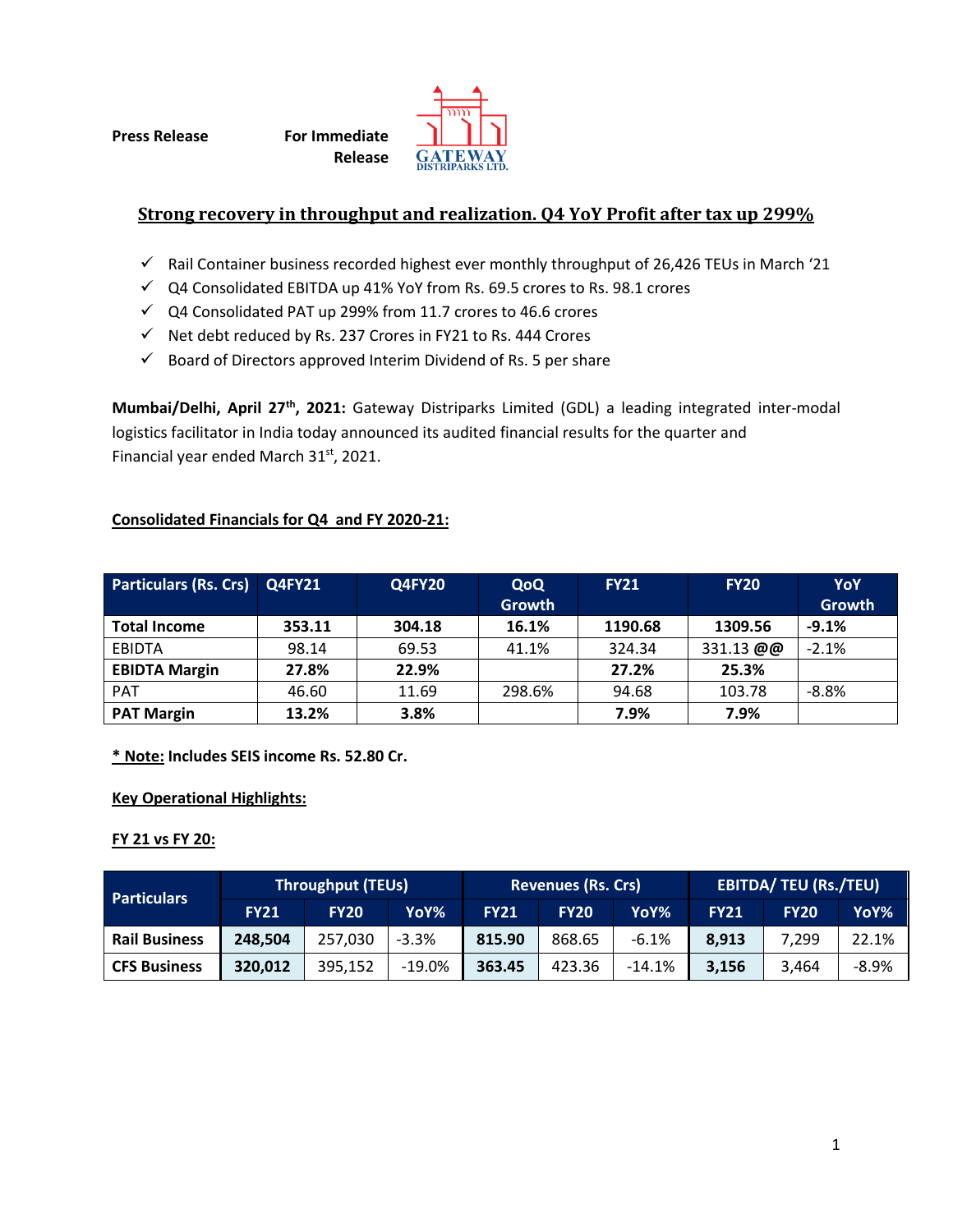## **Q-4 (March 21) vs Q-4 (March-20):**

|                      | <b>Throughput (TEUs)</b> |                 |       | <b>Revenues (Rs. Crs)</b> |                        |       | <b>EBITDA/ TEU (Rs./TEU)</b> |                        |       |
|----------------------|--------------------------|-----------------|-------|---------------------------|------------------------|-------|------------------------------|------------------------|-------|
| <b>Particulars</b>   | Q-4 FY21                 | <b>Q-4 FY20</b> | QoQ%  | $Q - 4$<br><b>FY21</b>    | $Q - 4$<br><b>FY20</b> | QoQ%  | $Q - 4$<br><b>FY21</b>       | $Q - 4$<br><b>FY20</b> | QoQ%  |
| <b>Rail Business</b> | 77,772                   | 67,636          | 15.0% | 95.63                     | 79.96                  | 19.6% | 9.920                        | 7.511                  | 32.1% |
| <b>CFS Business</b>  | 92,851                   | 87,176          | 6.5%  | 254.63                    | 219.12                 | 16.2% | 2,415                        | 1,663                  | 45.2% |

## **Other Highlights:**

 **Net Debt** as on March 31, 2021 stands at Rs. 444 Crores against Rs. 681 Crores as on March 31, 2020

# **Financial performance**

**Gateway Rail Freight Limited:**

**Q4 FY21:**

- **Revenues** were Rs. 254.63 Crores vs Rs .219.12 crore Q4FY20
- **EBITDA** was Rs. 75.28 Crores vs Rs .50.78 crore Q4FY20
- **PAT** was Rs. 50.17 Crores vs Rs. 27.65 crore Q4FY20

**FY21:**

- **Revenues** were Rs. 815.90 Crores vs Rs .868.65 crore in FY20
- **EBITDA** was Rs. 219.61 Crores vs Rs . 183.55 crore in FY20
- **PAT** was Rs. 118.11 Crores vs Rs. 91.24 crore in FY20
- **CFS business:**

**Q4 FY21:**

- **Revenues** were Rs. 95.62 Crores vs Rs 79.96 crore Q4FY20
- **EBITDA** was Rs. 22.42 Crores vs Rs 14.51 crore Q4FY20
- **Net Loss** was Rs. 2.10 Crores vs loss Rs 14.62 crore Q4FY20

**FY21:**

- **Revenues** were Rs. 363.45 Crores vs Rs .423.36 crore in FY20
- **EBITDA** was Rs. 100.99 Crores vs Rs . 136.90 crore in FY20
- **Loss** was Rs. 17.61 Crores vs PAT Rs. 23.74 crore in FY20
- **Snowman Logistics:**

**Q4 FY21:**

- **Revenues** were Rs. 64.11 Crores vs Rs. 60.98 crore Q4FY20
- **EBITDA** was Rs. 16.80 Crores vs Rs. 15.23 crore Q4FY20
- **Loss** was Rs. 0.53 Crores vs loss Rs 1.72 crore Q4FY20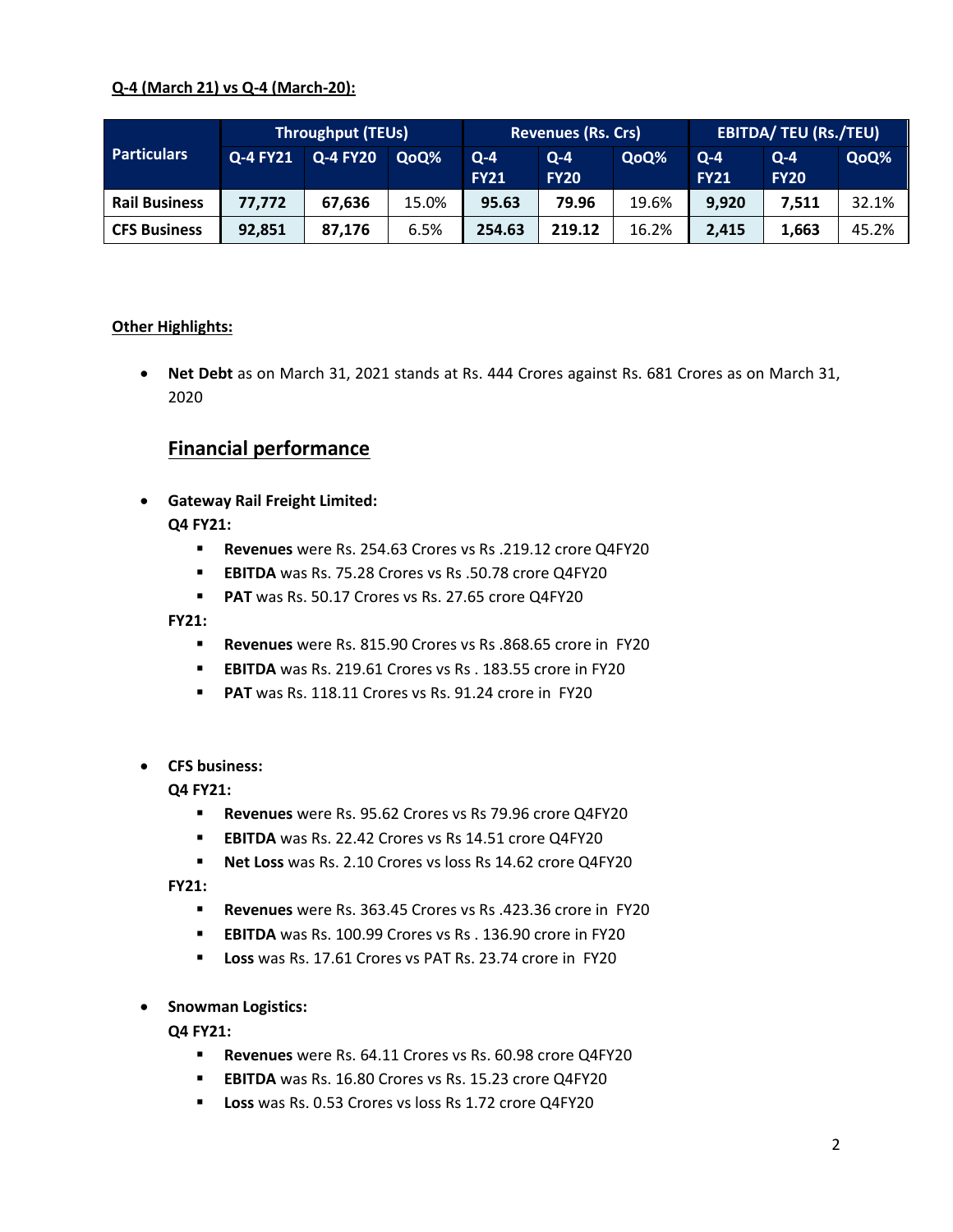**FY21:**

- **Revenues** were Rs. 237.10 Crores vs Rs .240.20 crore in FY20
- **EBITDA** was Rs. 65.00 Crores vs Rs . 60.19 crore in FY20
- **PAT** was Rs. 0.15 Crores vs loss Rs. 15.35 crore in FY20
- **Board of Directors at their meeting held on 27 th April 2021** approved the payment of **First Interim Dividend of Rs. 5 (Rupees Five only) per equity share** of face value Rs. 10/- each, for FY22

## **Commenting on the performance, Mr. Prem Kishan Dass Gupta, Chairman & Managing Director, commented**,

*"The growth momentum we had gathered in Q3 has continued in Q4 as well. H1FY21 was impacted by COVID-19-linked disruptions, , however as the year went on, we could see volumes bounce back month over month and reach a new all time high. The revival in the EXIM trade has been much faster than anticipated. In Q3FY21, the company witnessed a sharp recovery in its overall volumes for both our CFS and Rail Container business. The CFS business recorded peak throughput of 33,793 TEUs in month of March 2021 for the year whereas the Rail container business recorded highest ever monthly throughput of 26,426 TEUs in the month of March 2021, thus surpassing previous all-time high throughput of 25,676 TEUs recorded in December 2020.* 

*The 306 km long Rewari-Madar section of the WDFC (Western Dedicated Freight Corridor) was inaugurated in the first week of January 2021. The WDFC will bring in a lot of operating efficiency at our 4 owned ICDs in the North-West corridor leading to further improvement in service quality for our customers. The trials on the next section of Madar to Palanpur which will connect Mundra and Pipavav have already started and is expected to be commissioned soon. We were one of the first Container Train Operators to run our train on the newly inaugurated section of the WDFC. The transit time of our trains have already reduced and will further reduce significantly, allow higher double stacking of containers and help to provide an even more reliable service to our customers through our North India ICDs at Garhi Harsaru, Faridabad, and Ludhiana.*

*During the year we have been able to reduce our net debt from Rs. 681 crores to Rs. 444 crores. Further, in April we have redeemed another Rs. 20 crores worth of NCDs. Our efforts towards strengthening our balance sheet through reducing our debt continues and will enable us to start working on our next phase of expansion of container terminals alongside the WDFC.*